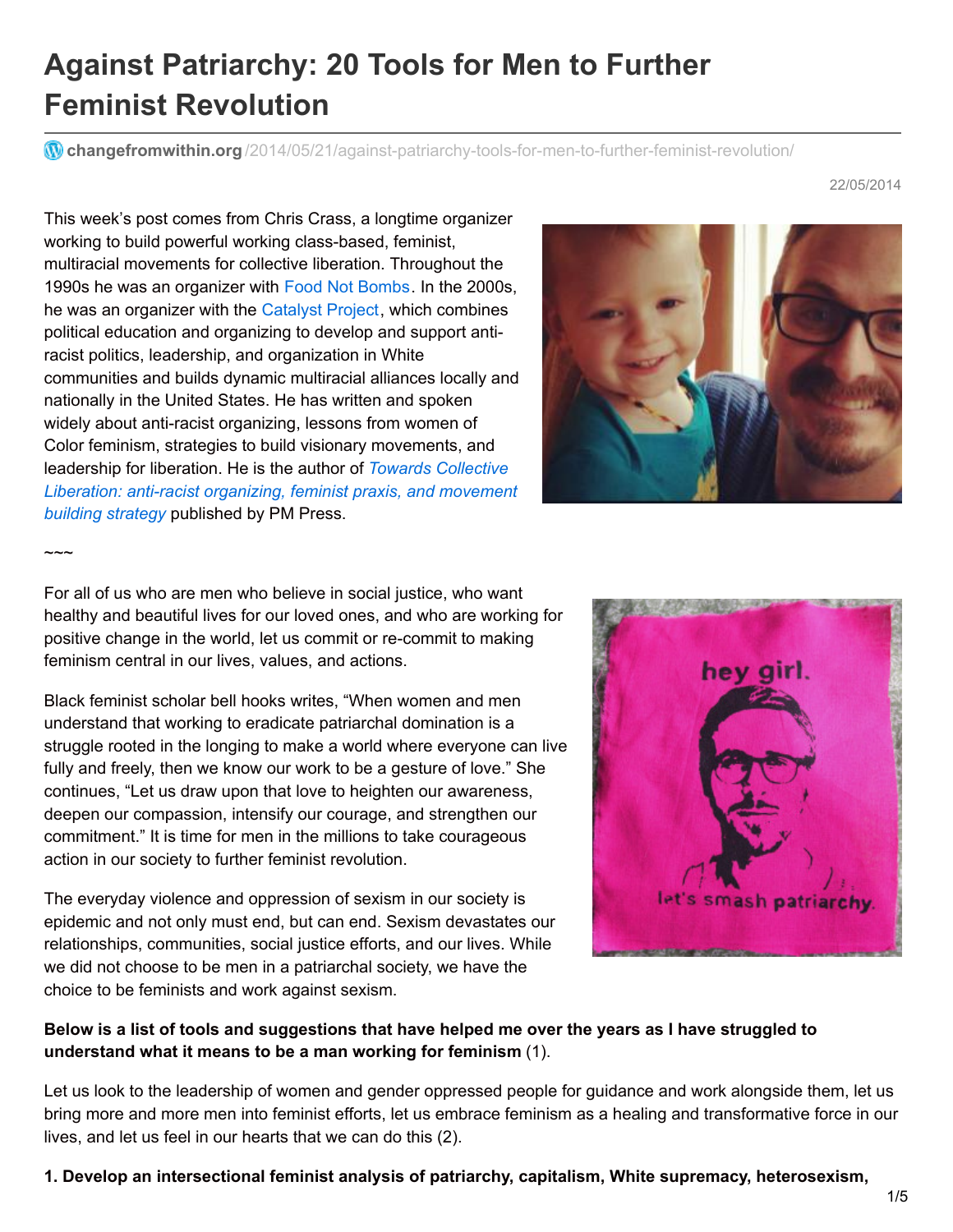**and the state.** Study feminist analysis from writers such as Audre Lorde, Gloria Anzaldua, Suzanne Pharr, Angela Davis, Barbara Smith, and Elizabeth 'Betita' Martinez. Learn about the historical development of patriarchy in books such as Maria Mies' *Patriarchy and [Accumulation](http://www.amazon.com/Patriarchy-Accumulation-World-Scale-International/dp/1856497356) on a World Scale* , Silvia Federici's *[Caliban](http://www.amazon.com/Caliban-Witch-Women-Primitive-Accumulation/dp/1570270597/ref=sr_1_1?s=books&ie=UTF8&qid=1400692889&sr=1-1&keywords=Caliban+and+the+Witch) and the Witch*, and Andrea Smith's *[Conquest](http://www.amazon.com/Conquest-Sexual-Violence-American-Genocide/dp/0896087433)*.

Explore the impact of patriarchal violence on your life and what you can do to stop it in Paul Kivel's Men's Work. Read bell hooks' essays about men and feminism in *Feminism is for [Everybody](http://www.amazon.com/Feminism-Everybody-Passionate-bell-hooks/dp/0896086283/ref=sr_1_1?s=books&ie=UTF8&qid=1400692986&sr=1-1&keywords=feminism+is+for+everybody)* and *The Will to Change: Men, [Masculinity](http://www.amazon.com/Will-Change-Men-Masculinity-Love/dp/0743456084/ref=sr_1_1?s=books&ie=UTF8&qid=1400693005&sr=1-1&keywords=the+will+to+change+men+masculinity+and+love) and Love*. Learn more about gender justice in Leslie Feinberg's *Trans [Liberation:](http://www.amazon.com/Trans-Liberation-Beyond-Pink-Blue/dp/0807079510/ref=sr_1_1?s=books&ie=UTF8&qid=1400693027&sr=1-1&keywords=Trans+Liberation%3A+Beyond+Pink+or+Blue) Beyond Pink or Blue*. Reflect on your experience of gender using Kate Bornstein's *My Gender [Workbook](http://www.amazon.com/New-Gender-Workbook-Step---Step/dp/0415538653/ref=sr_1_1?s=books&ie=UTF8&qid=1400693047&sr=1-1&keywords=My+gender+workbook)* as a guide.

**2. Study social movements and organizing experiences led by women and gender oppressed people historically and today** — from Ida B. Wells and Abby Kelley to Septima Clark and Ai-Jen Poo. Also learn about men in the movement who supported women's leadership and feminist politics—from William Lloyd Garrison, Frederick Douglass and W.E.B. Du Bois to Ricardo Flores Magon, Carl Braden, and David Gilbert.

Take stock of the resources around you that can support your learning. Women's Studies, Ethnic Studies, Gender Studies, and Labor Studies programs were won through the struggle of previous generations. Some of the most visionary and powerful feminists of our time teach; seek out opportunities for study at colleges. Look into political education and training programs led by social justice organizations with feminist politics. Look for events about women's history and feminism at progressive bookstores, social justice conferences, and with community groups. Join or form a study group to read books from some of the authors already mentioned, and to learn more about feminist history.

**3. Think about women, genderqueer, and gender non-conforming people in your life who support your development as a feminist.** These may be friends, people you've worked with, or family members. Reflect on what you have learned from them. *Far too often patriarchy teaches men to ignore or devalue the wisdom of gender* oppressed people and this both undermines their leadership in society and robs us of their leadership in our lives. Take time to thank people for what you've learned and look for opportunities to support them and strengthen your relationships.

4. Think about men in your life who can support your process of learning about sexism and developing as a **feminist activist**. This could include talking through questions and struggles you are having and/or reading one of the authors mentioned above together, as well as participating in organizing efforts that have feminist goals. While support for your development as a feminist will often come from women and genderqueer people, and it is important to show gratitude for that support, it is critical to build bonds of mutual support with other men as we work to grow individually and also to develop a culture of feminist activism amongst men.

5. Learn about current struggles in your community that further feminist goals and have a gender analysis. Look for opportunities to get involved and support these efforts. Your support can include donating money, volunteering to do office work, doing outreach for events, showing up with others to demonstrations and rallies, and recruiting other people in your life, particularly men, to get involved as well. It is important to support and respect the existing leadership of these struggles, rather then come in thinking you're going to take over. Look for opportunities to build relationships with the people involved in these efforts. The more you show up and make useful contributions, the more you can also build trust and respect.

6. Develop a feminist analysis of all the social justice work you do, and work with others to help make that **analysis more central in your efforts**. Reach out for help and ask questions. Notice when you feel that asking for help is a sign of weakness and try to do so anyways.

**7. Help create political education opportunities such as reading groups and workshops for other people to come together and learn more about feminism**. Help promote other groups' events on similar themes. Make a special effort to recruit men.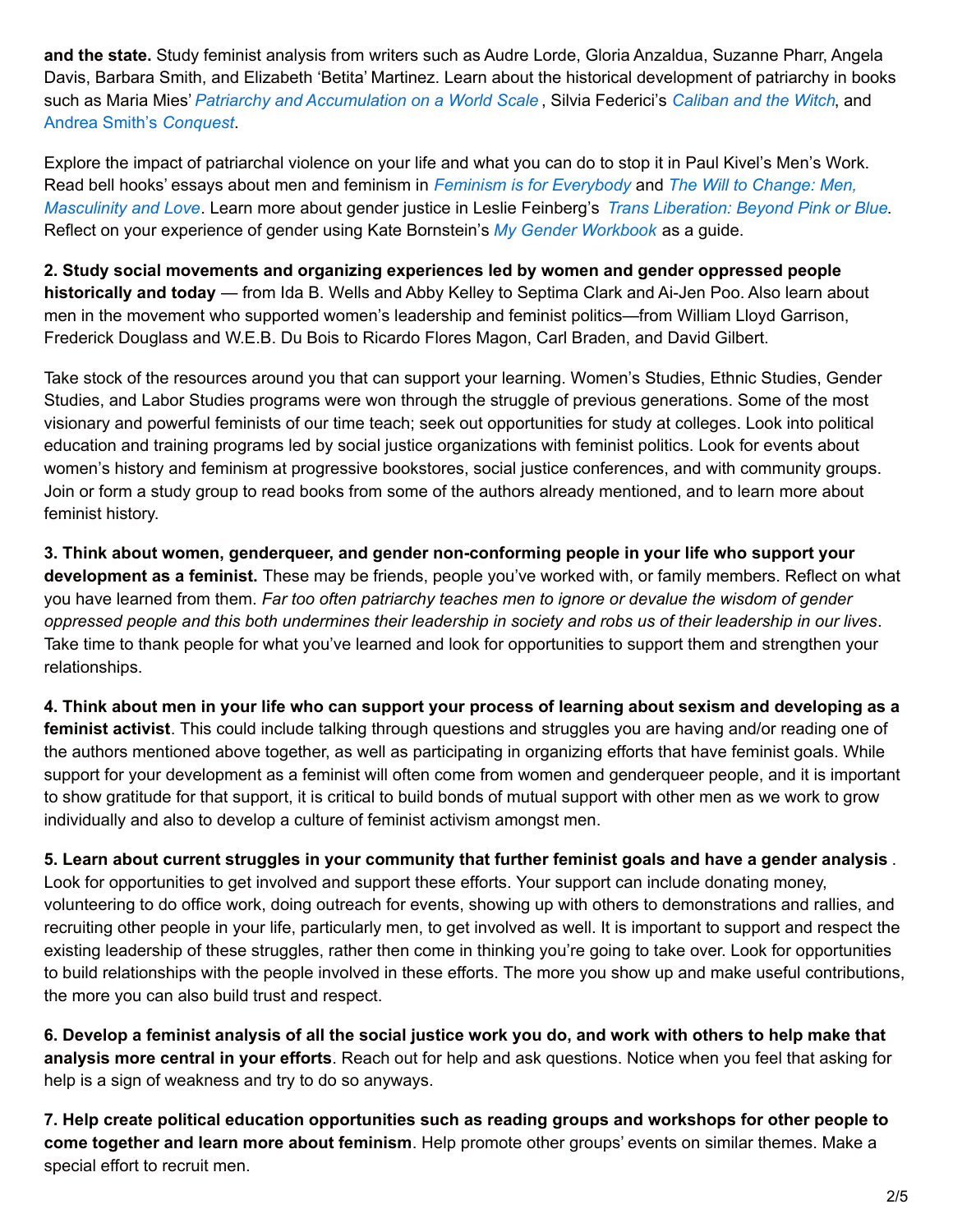**8. Go deep and go personal**. Day-to-day patterns of domination, both institutional and interpersonal, are the glue that maintains systems of domination. While most of this list is focused on activist efforts, it is also important to bring our politics into our personal relationships. Far too often, activist men support feminism in their public life and retreat into male privilege at home. Going with the flow in personal relationships generally means going with the flow of domination; liberation requires consistent and conscious decisions to choose and create something different.

Just like any other effort to win and create another world, set goals in your relationships to practice feminism. It will likely feel awkward, contrived, and uncomfortable at times to bring this level of attention to your personal life. When almost every aspect of society is based on and reinforces male supremacy, it should be expected that our steps towards feminist liberation will at times feel uncomfortable and awkward, and sometimes terrifying. Being clear on our goals, seeking help when we need it, and knowing that we can increase our capacity to live our values through practice, can help us also make feminist action a powerful and rewarding habit.

**9. Become more aware of your own participation in social justice efforts**. For example, count how many times you speak and keep track of how long you speak at meetings and in discussions. Count how many times other people speak and keep track of how long they speak. Be aware of how this breaks down according to gender. Create a method to help you do this for a few months, or until this awareness becomes routine.

**10. Practice noticing who's in the room at meetings and events**: How many [cisgender](http://www.basicrights.org/uncategorized/trans-101-cisgender/) men? How many cisgender women? How many transgender people? How many White people? How many people of Color? Is it majority heterosexual? Are there out Queer people? What are people's class backgrounds? Don't assume to know people, but also work at becoming more aware. Listen to people and pick up on how they identify themselves. Talk with people one-on-one who you work with and get to know them. Learn about the various ways that people identify and express their gender and explore what it means to be transgender, genderqueer, and gender non-conforming.

11. Be conscious of how often you are actively listening to and supporting what other people are saying. As a White guy who talks a lot, I've found it helpful to write down my thoughts and wait to hear what others have to say. Others will frequently be thinking something similar or have better ideas. Practice listening. Support people to develop their ideas. Ask them to expand on what they think about events, ideas, actions, strategy, and vision. Think about who you ask and who you really listen to. Developing respect and solidarity across race, class, gender, sexuality and ability is complex and difficult, but absolutely critical and liberating. Those most negatively impacted by systems of oppression have played and will play leading roles in the struggle for collective liberation.

**12. Think about whose work and what contributions to the group are recognized and celebrated and whose are not**. Practice recognizing more people for their work and try to do this more often. This also includes men offering support to other men who aren't recognized and actively challenging competitive dynamics that men are socialized to act out with each other. Strive to become fluent in appreciation and gratitude. Capitalist patriarchy thrives on the idea that there is a scarcity of power and that there is only enough for some people at the top to have it. Creating a culture of appreciation and gratitude can help us remember that there is an abundance of power that we can share, and that each of us is capable of making important contributions.

13. Be aware of how often you ask people to do something as opposed to asking other people, "what needs **to be done?"** Male socialized people often assume a higher level of competency then they actually have. Additionally, it is a patriarchal norm to assume men are in charge. There are likely others who are just as qualified, or even more so, who could be in positions of coordination. There are also a lot of men who are skilled coordinators and this is an important set of skills to pass on to others. Encourage and support others to take on this important leadership role.

14. Be aware of ways you might think you are always needed, in every discussion, in every work group, to **make sure things go right.** Be aware of how this may impact other people's participation. Struggle with the saying, "you will be needed in the movement when you realize that you are not needed in the movement." Humility and encouragement of others, along with appreciation of your own unique gifts and contributions, are key ingredients for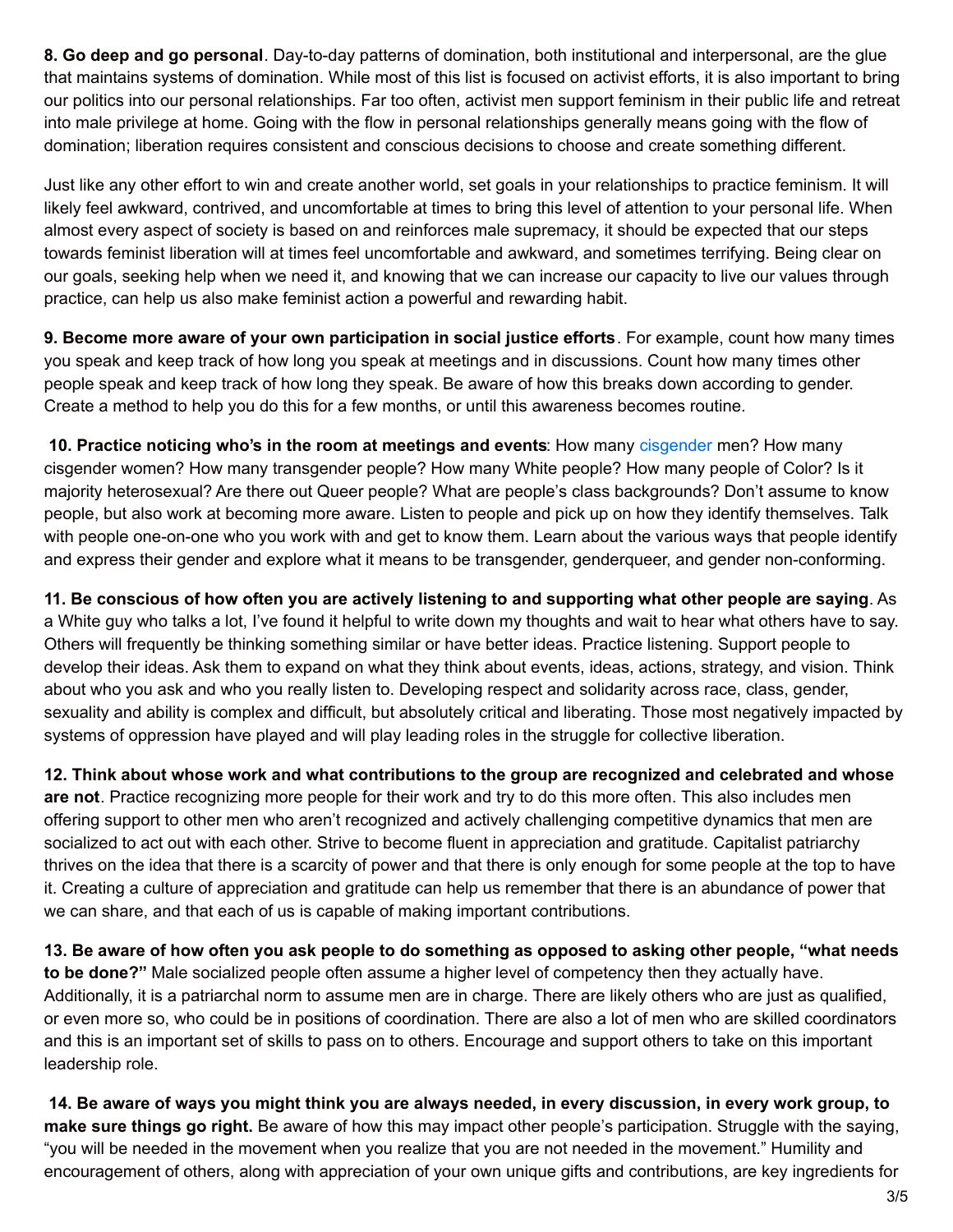successful leadership.

15. Work with and struggle with the model of group leadership that says that the responsibility of leaders is **to help develop more leaders, and think about what this means to you**: How do you support others and what support do you need from others? This includes men providing emotional and political support to other men. Look for opportunities where people can grow as leaders and help others take note of those opportunities. When possible, have group discussions about how to best support various people to make the most of those opportunities. As Ani Difranco has said "Every tool is a weapon if you hold it right." Every organizing experience is a leadership development opportunity if you look at it right.

**16. Develop a keen awareness and appreciation for work that is traditionally defined as women's work** . Take on this work, and recruit other men to engage in it as well. Socially defined "women's work" can include cooking, cleaning, providing transportation, replenishing food and supplies, caring for children, tending to people who have special needs (because of illness, age, or ability), taking care of logistics, providing emotional support, mediating conflicts, and other such responsibilities that help build a healthy community. When you engage in this work, learn from the people already doing it, so that you can do it well.

Give people appreciation for doing this work and, in the process, grow the understanding of how important this work is to accomplishing overall goals. When this work is shared more equally, it frees up other people's time whose leadership and participation is needed. Thinking about the needs of others and helping meet those needs is also a concrete way to move out of emotional isolation that many men experience. When recruiting others, take a moment to explain to men why you're asking more men to do this work. See if they have suggestions of men in their lives who would be good to recruit and encourage them to reach out.

**17. Take time to emotionally support other people and deepen your understanding of the political significance of emotional work to building liberatory culture, community, and movement**. People socialized as women often provide the bulk of emotional support in interpersonal relationships, organizations, communities, and movements. While transferring skills and recruiting people to take on responsibilities is important, supporting people to work through internalized oppression, internalized superiority, self-limiting beliefs, and believe in themselves is key to helping people grow as successful activists. Emotional support is also an important part of creating healing and nurturing political culture that helps us sustain our efforts and live our values more fully. In larger society, emotional vulnerability by men is often responded to with ridicule or violence. Providing emotional support and opening yourself to emotional vulnerability are steps towards creating feminist masculinities.

**18. Learn about the impact of sexual violence on the lives of women and gender oppressed people**. Sexual assault and harassment are prevalent, not only in society, but also in the movement. While we work to make larger scale changes in society, there are also important roles we can plan in stopping sexual assault and harassment in activist efforts. Learn about ways you can actively challenge rape culture and help build feminist culture.

For example, in society at large and in activist settings, women are routinely sexualized and turned into objects of male desire while their leadership, skills, experience, and analysis are marginalized. Remember that women are flirted with, have their bodies commented on, and are hit on over and over again. We need to help make movement spaces, and as many other spaces as possible, safer for women to participate fully rather then spending their time deflecting unwanted advances, comments, and actions.

This isn't about creating an anti-sex culture, but promoting a respectful and consensual one with women's selfdetermination and autonomy at the center. Men talking openly and honestly with each other and, where appropriate, in group discussions about how to help make this happen is an important step. Men supporting survivors of sexual assault and harassment is an important part of this process. Additionally, it is key that men pro-actively speak out against rape and rape culture in the company of other men and promote consent culture.

**19. As you work to challenge male supremacy and struggle for feminist change in society, explore your**